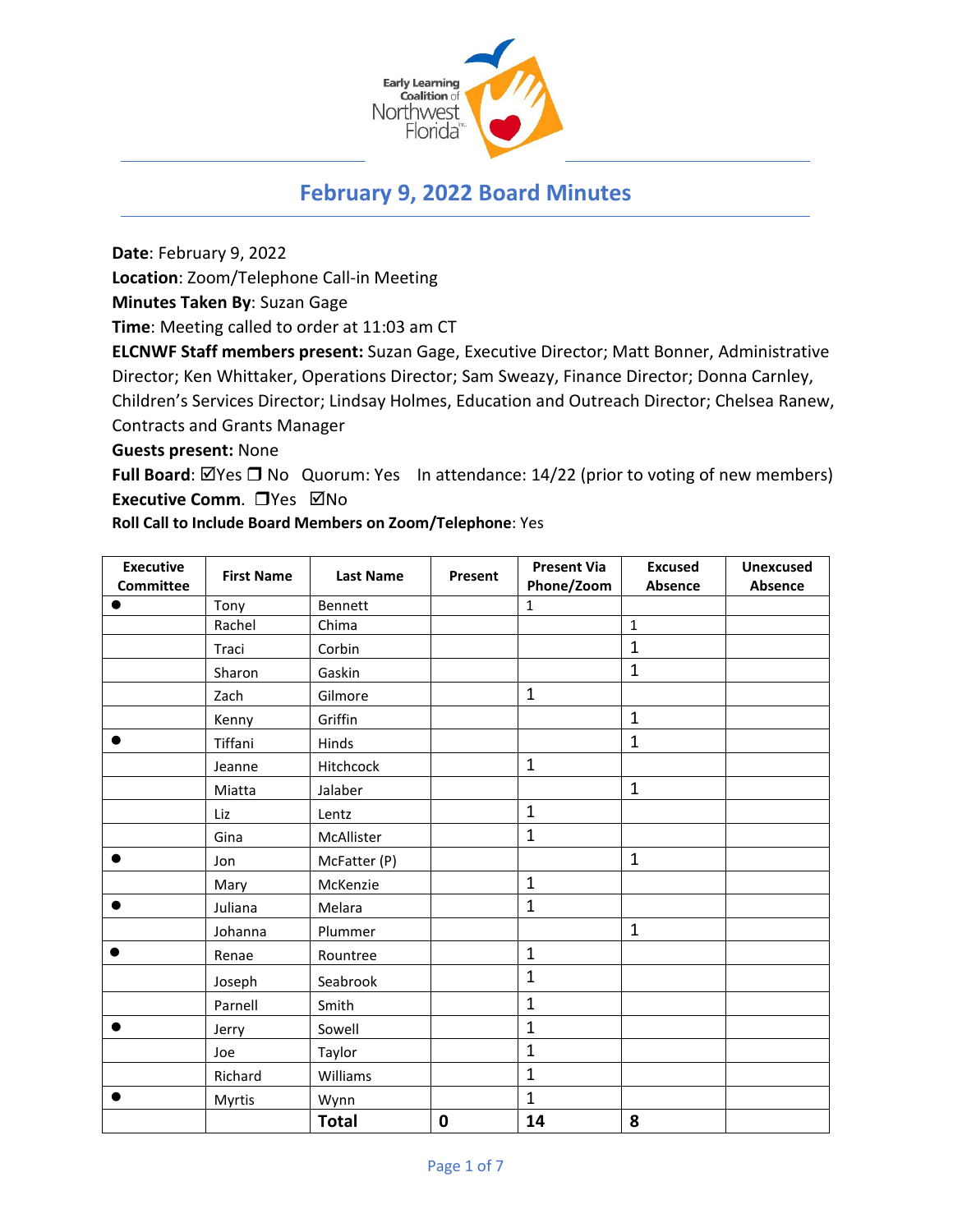#### Utilization Report for Direct Services

We reimburse contracted providers in each of the seven counties served. The information below shows the payment to School Readiness and VPK providers for direct services (slots) and compares the previous month.

| <b>SCHOOL READINESS</b>                                         |                             |                             |  |  |  |  |  |
|-----------------------------------------------------------------|-----------------------------|-----------------------------|--|--|--|--|--|
|                                                                 | November 2021               | December 2021               |  |  |  |  |  |
| <b>School Readiness</b>                                         | SR Slot Dollars \$1,231,091 | SR Slot Dollars \$1,174,765 |  |  |  |  |  |
| Payments to Child Care Providers for Direct<br>Services (Slots) | Children Paid - 2,320       | Children Paid - 2,240       |  |  |  |  |  |
| <b>VOLUNTARY PREKINDERGARTEN</b>                                |                             |                             |  |  |  |  |  |
| <b>VPK Program</b>                                              | November 2021               | December 2021               |  |  |  |  |  |
| Payments to Child Care for VPK services                         | VPK Payments \$521,750      | VPK Payments \$484,136      |  |  |  |  |  |
|                                                                 | Children Paid -2,362        | Children Paid- 2,324        |  |  |  |  |  |

- 1. CALL TO ORDER AND INTRODUCTION OF MEMBERS, GUESTS, AND STAFF Jerry Sowell
- 2. APPROVAL OF MEETING AGENDA Jerry Sowell

*VOTE NEEDED: To approve the meeting agenda as presented.*

Motion: To approve the meeting agenda as presented. Motion By: Jeannie Hitchcock Motion Seconded By: Tony Bennett Member/s Recusing from Vote: No The motion carried.

- 3. ADOPTION OF CONSENT AGENDA ITEMS Jerry Sowell
	- 3.1. Minutes: Board Meeting December 8, 2021 *(See minutes)*
	- 3.2. Credit Card Transaction Report: November 2021 and December 2021 *(See credit card statements)*
	- 3.3. Revenue and Expenditures through 12.31.2021 *(See R&E through 12.31.2021)*
	- 3.4. Updated Organization Chart as of 1.1.2022 *(See Organization Chart 1.1.2022)*
	- 3.5. Property Disposition *(See Surplus Property Form)*

*VOTE NEEDED: To approve the consent agenda as presented.*

Motion: To approve the meeting agenda as presented. Motion By: Joe Taylor Motion Seconded By: Jeanne Hitchcock Member/s Recusing from Vote: No The motion carried.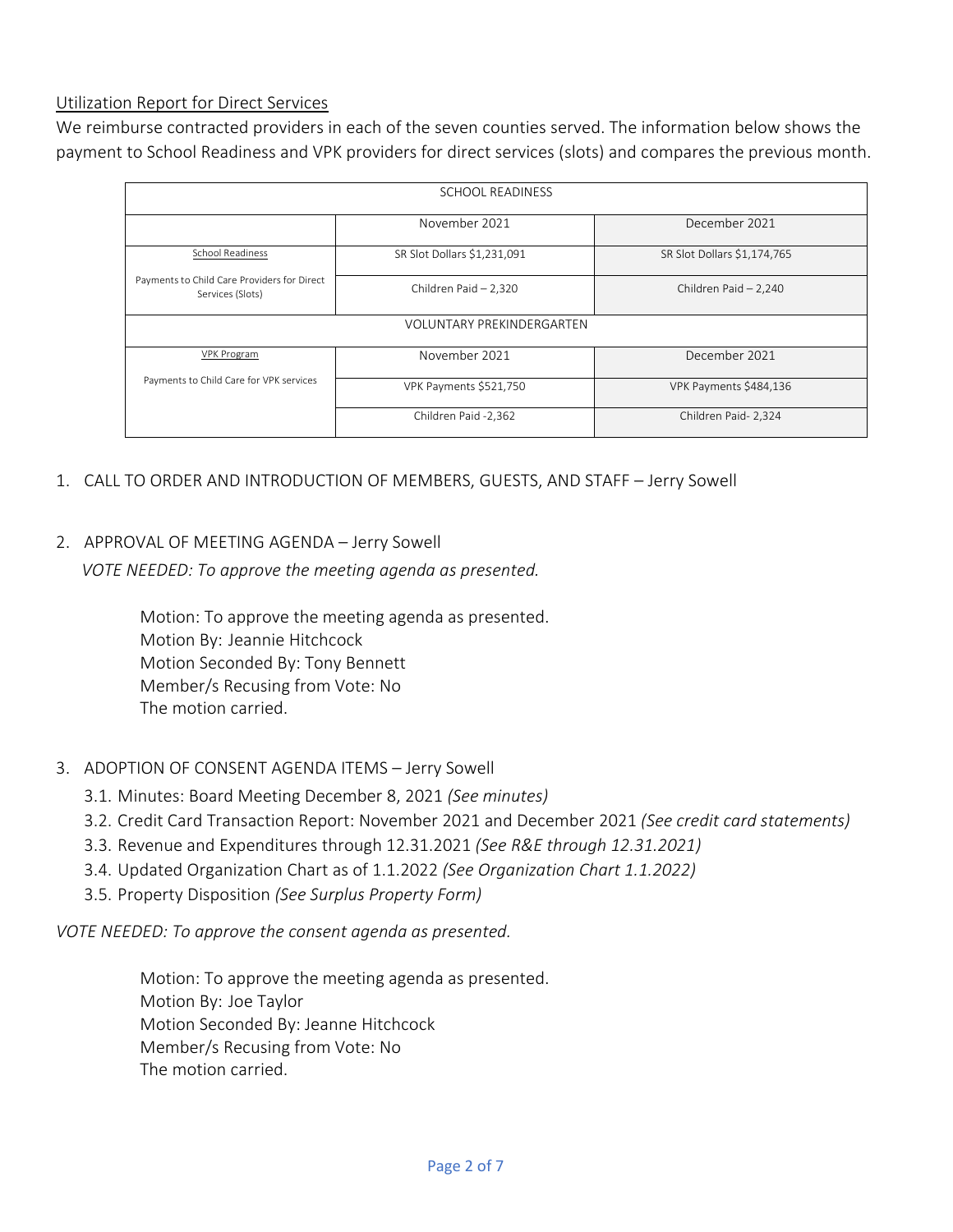- 4. COMMITTEE/FULL BOARD REPORTS Jerry Sowell
	- 4.1. Executive Committee- Jerry Sowell

Instead of an Executive Committee meeting, all items brought to the committee are presented to the entire board for information and/or vote, as needed.

4.1.1. Executive Director Annual Review

Jon McFatter, board chair, has met with the Executive Director to conduct her annual performance evaluation and is presenting her evaluation for approval by the board. *(See Executive Director Evaluation)*

#### *VOTE NEEDED: To approve the Executive Director's annual performance evaluation.*

Motion: To approve the Executive Director's annual performance evaluation. Motion By: Joe Taylor Motion Seconded By: Rev. Parnell Smith Member/s Recusing from Vote: No The motion carried.

4.1.2. Purpose Statement and Values

The Executive Team is working with WIPFLI consultants to develop internal working documents to help guide the organization's work plan for the next few years. As part of that work, the Executive Team identified two changes to be brought before the board:

#### Purpose Statement:

Current*:* "We exist to grow healthy children, parents, and the relationship between them." Recommended Change: *"We exist to help grow healthy children, parents, and the relationship between them."*

*VOTE NEEDED: To approve the recommended changes to the purpose statement, as presented.*

Motion: To approve the recommended changes to the purpose statement as presented. Motion By: Jeannie Hitchcock Motion Seconded By: Renae Rountree Member/s Recusing from Vote: No The motion carried.

Values:

Current: We value compassion, dedication, discipline, excellence, honesty, respect, and safety.

Recommended Change: *Our Core Values:*

- *1. Can-do Attitude*
	- *2. Tenacious, Energetic, and Hardworking*
	- *3. Innovative, Resourceful, and Creative*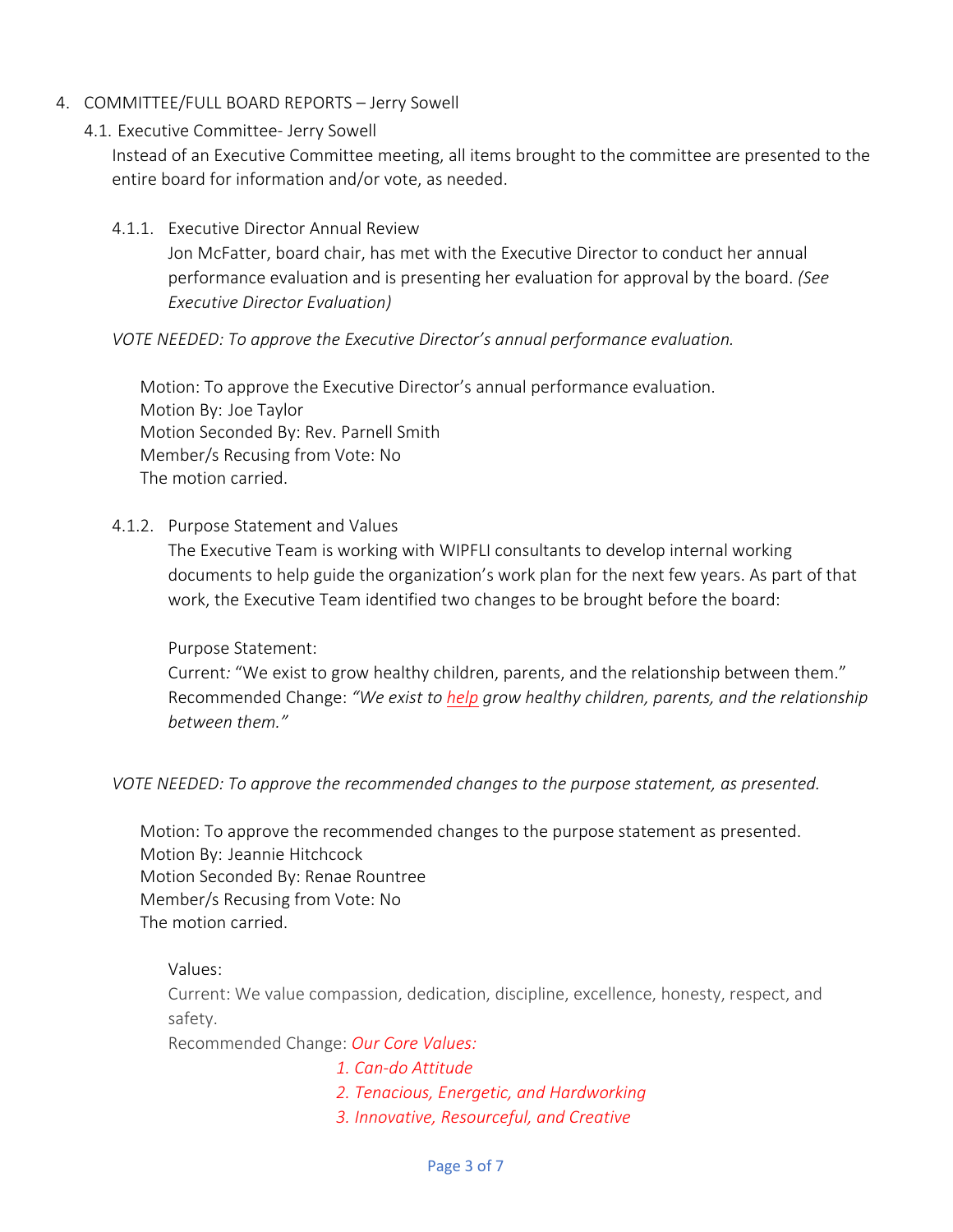# *4. Humility*

# *5. Fierce Advocate*

#### *VOTE NEEDED: To approve the recommended changes to the values, as presented.*

Motion: To approve the recommended changes to the values as presented. Motion By: Mary McKenzie Motion Seconded By: Renae Rountree Member/s Recusing from Vote: No The motion carried.

#### 4.1.3. Ad Hoc Committee for PEO Services RFP

The coalition released an RFP for Professional Employer Services and is forming an ad hoc committee to score the submissions. We currently have two members that have volunteered to be on the committee. Please let Suzan know if you would be willing to serve on the committee.

*NO VOTE NEEDED: Information only*

#### 4.2. Finance Committee- Jerry Sowell

Instead of a Finance Committee meeting, all items that would be brought to the committee are presented to the entire board for information and/or vote, as needed.

- 4.2.1. Current Expenditures
	- 4.2.1.1. School Readiness

During FY 2021, the coalition was initially awarded \$10,799,268 for School Readiness direct services. During that year, the coalition followed the instructions of DEL (then OEL) to enroll as many eligible children as possible (eliminate the waitlist) to help ensure that families could work and attend school during the COVID-19 pandemic. DEL supplemented the coalition's budget by awarding additional dollars to cover the additional children with \$12,530,263 for School Readiness direct services.

For FY 2022, DEL initially funded the coalition at \$11,556,924 for direct services with continued instruction to keep enrolling children, with the understanding that the coalition would receive additional dollars to cover the expenses. Coalition staff has been tracking the projected expenditures since August 2021 using their forecasting tool. In October 2021, coalition staff started to address DEL staff about the projected shortfall. In November 2021, DEL staff communicated that additional funds would be available. On December 2, 2021, the coalition wrote a formal request to re-obligate funds to cover the projected shortfall. Specifically, the coalition cited:

- The ELC of NWF did not receive any new Wait List funds to support the increase in the number of children placed from the wait list at the direction of DEL.
- The ELC's base SR funding was reduced from the prior FY which is what will cause the projected deficit based on the current level of service.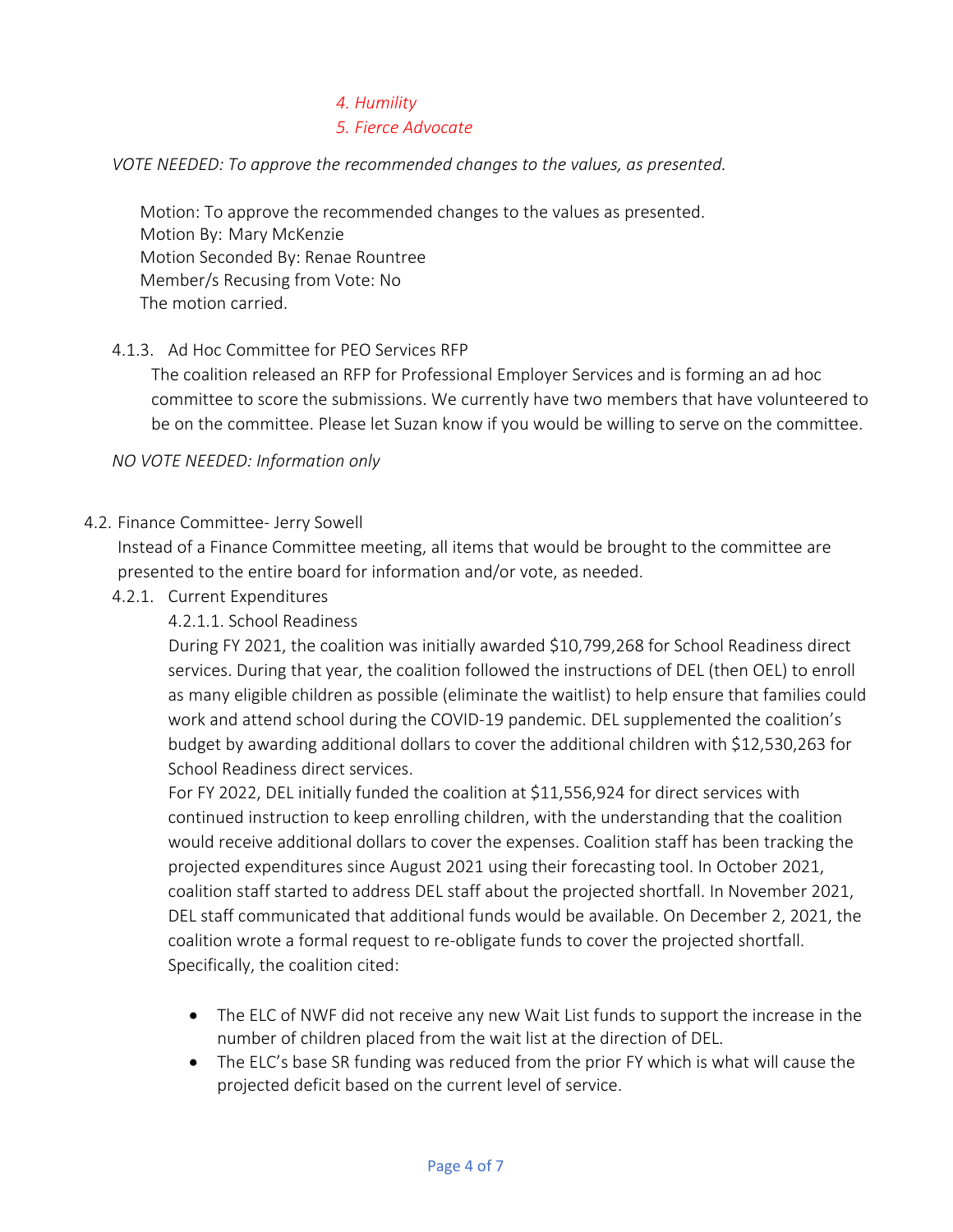- Failure to provide the additional SR funds could result in the need to disenroll children and build a substantial wait list after having a zero-wait list for the last 6-8 months.
- At a minimum the ELC will need to stop the placement of school aged children if additional SR funds are not granted near term.
- The sooner the ELC can depend on the additional SR funds the better the ELC can make plans for completing the FY within budget.
- The ELC wants to schedule a budget specific conversation with DEL staff early in the calendar year to assist with our budget planning for the current and the new FY.

Since the written request, DEL has canceled two scheduled meetings to discuss the budget. On January 28, 2022, the coalition received an email stating:

*"The Division of Early Learning has identified School Readiness Funding which can be re-obligated to the Early Learning Coalition of Northwest Florida to meet the needs identified below (\$2M)."*

As of this meeting, the coalition has not received an updated notice of award (NOA). The staff's recommendation is to continue to monitor the situation, enroll children following DEL'S instructions, and keep the waitlist at a minimum.

*VOTE NEEDED: To continue to monitor the situation, enroll children following DEL'S instructions, and keep the waitlist at a minimum.*

Motion: To continue to monitor the situation, enroll children following DEL'S instructions, and keep the waitlist at a minimum. Motion By: Renae Rountree Motion Seconded By: Richard Williams Member/s Recusing from Vote: No The motion carried.

4.2.1.2. Disaster Recovery Grant (Operation Kaleidoscope)

The coalition received a disaster recovery grant (DRG) to help with recovery efforts from Hurricane Michael. Beginning in July 2021, coalition staff communicated with DEL regarding a request for extension of the DRG due to uncontrollable extraordinary circumstances brought on by the COVID-19 pandemic. Specifically:

• Vendor production issues: Due to the COVID-19 pandemic, vendors required to implement approved projects have experienced significant difficulty in having their orders filled as approved in the coalitions' Disaster Relief Grant Plans. For outdoor materials alone, which is the largest allocation of the grant, vendors have been experiencing backlogs of 12 weeks or more due to shortages in the availability of plastic and steel.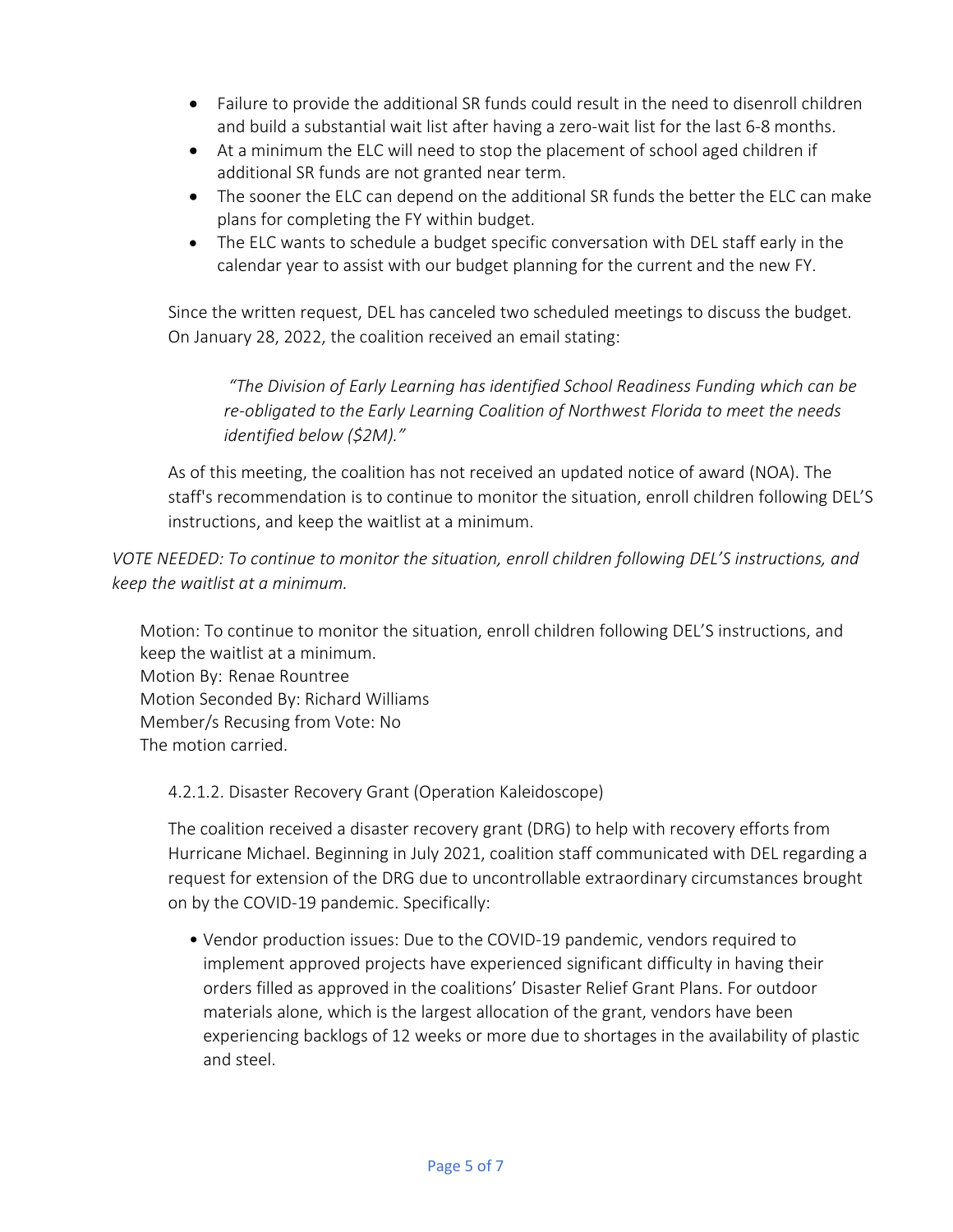- Scarcity of available labor: While these projects require special products, they also require specialized labor, the scarcity of which is only exaggerated during these extraordinary times.
- Period of availability: Although the budget period start date for the award was 10/1/2019, the Notice of Award was issued 3/27/2020 and ends 9/30/2022, netting less actual project period than indicated. Due to the planning, documentation, and budgeting associated with developing an agreement for atypical service and commodity types, we executed the first agreement 9/2/2020. The coalition then had to onboard projectfunded staff. This series of events further reduced the effective project period by one year.
- Additional funding: In September 2020, the state received an additional \$2,621,553 in disaster relief funding. While the welcomed and needed, it nevertheless requires additional time to efficiently plan for and expend the allocation.
- Ongoing impact: The recent surges in COVID-19 variants have continued to impact local and national workforces, causing additional delays. We anticipate ongoing shortages and delays in labor and supplies for the foreseeable future.

Coalition and DEL staff continue to communicate with the federal government to secure the grant extension.

*NO VOTE NEEDED: Information only*

4.3. Policy and Personnel Committee-

In place of a Policy and Personnel Committee meeting, all items that would be brought to the committee are presented to the entire board for information and/or vote, as needed. No New Business

# 4.4. Education and Program-

In place of an Education and Program Committee meeting, all items that would be brought to the committee are presented to the entire board for information and/or vote, as needed.

4.4.1. Coalition Workforce Initiatives for Early Educators

As part of the CRRSA ACT, DEL has funding available that is to be used to recruit new providers and teachers, upskill current early childhood teachers and staff and retain currently employed early childhood teachers and staff. The Coalition's project grant is \$537,222. Coalition staff received project approval on February 1, 2022, from DEL. Approved activities include:

- Outreach and Awareness for the need for early education professionals
- Recruitment, training, and stipends to new early education professionals
- Grants for increasing current capacity- focusing on infant and toddler and limited access areas
- Retention and longevity stipends for early education professionals
- Supports and stipends for upskilling the current early education workforce

# *NO VOTE NEEDED: Information only*